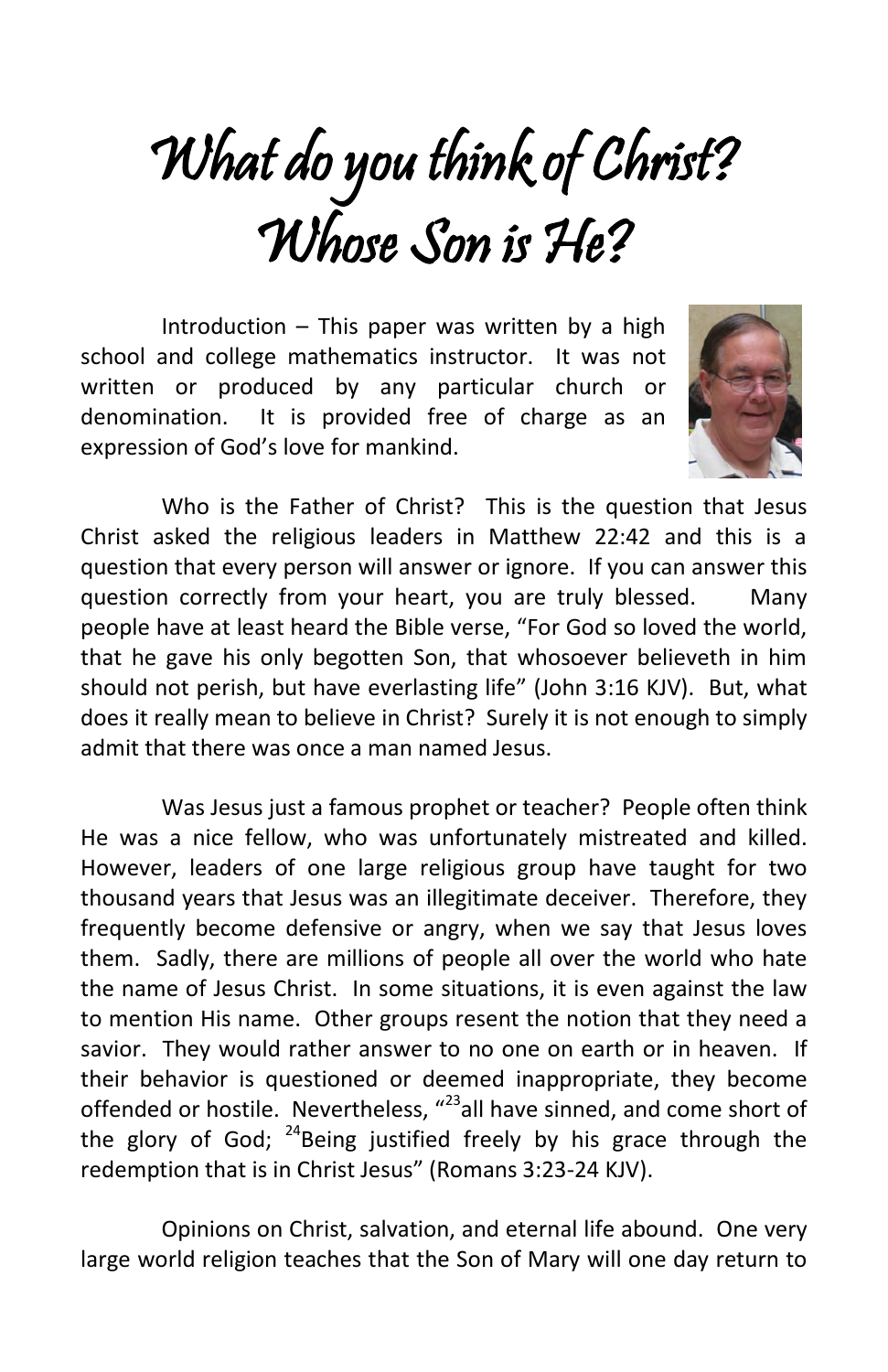the earth, only to die after forty years and be buried next to their prophet. Another prominent group says that any man can eventually become a god over his own planet by following their teaching. Some eastern religions see their god as only a force or energy found in any object. One popular cult says that only 144,000 will earn top ranking seats and you must work hard to compete for one of these limited positions. Obviously, all of these conflicting opinions cannot be true. Furthermore, opinions are not facts. You may like green beans better than carrots. That is your opinion and it is real to you. However, it does not change the nature of green beans or carrots. I met a college professor who did not believe that man had traveled to the moon. He thought it was impossible. In his opinion, after spending millions of dollars, the government staged a movie with special effects showing a lunar landing. But, a person's opinion cannot put a flag on the lunar surface or remove a flag that is already there. The truth is not changed by opinion.

Finally, a great number of people choose to just ignore the subject of Christ altogether. Neglect is their response to God's love. God gave His most precious gift, His only begotten Son. He did it to redeem mankind from sin, so we could be clean and righteous in His sight through the mercy and grace of God. God loves us! He actually wants us to be in His presence eternally. "But God commendeth his love toward us, in that, while we were yet sinners, Christ died for us" (Romans 5:8 KJV). Hell was not created for man; it was created for the devil and his angels. Man goes there by choice. "How shall we escape, if we neglect so great salvation" (Hebrews 2:3 KJV).

From a logical perspective, Christ cannot be just a nice man. He made too many claims that were extreme and exclusive. "Jesus saith unto him, I am the way, the truth, and the life: no man cometh unto the Father, but by me" (John 14:6 KJV). Jesus declared all other religious systems and beliefs to be completely counterfeit and without merit. "Verily, verily, I say unto you, He that entereth not by the door into the sheepfold, but climbeth up some other way, the same is a thief and a robber" (John 10:1 KJV). "<sup>7</sup>Then said Jesus unto them again, Verily, verily, I say unto you, I am the door of the sheep. <sup>8</sup>All that ever came before me are thieves and robbers: but the sheep did not hear them" (John 10:7-8 KJV). He condemns all other attempts at salvation. There are not many ways to God. There is only one way and His name is Jesus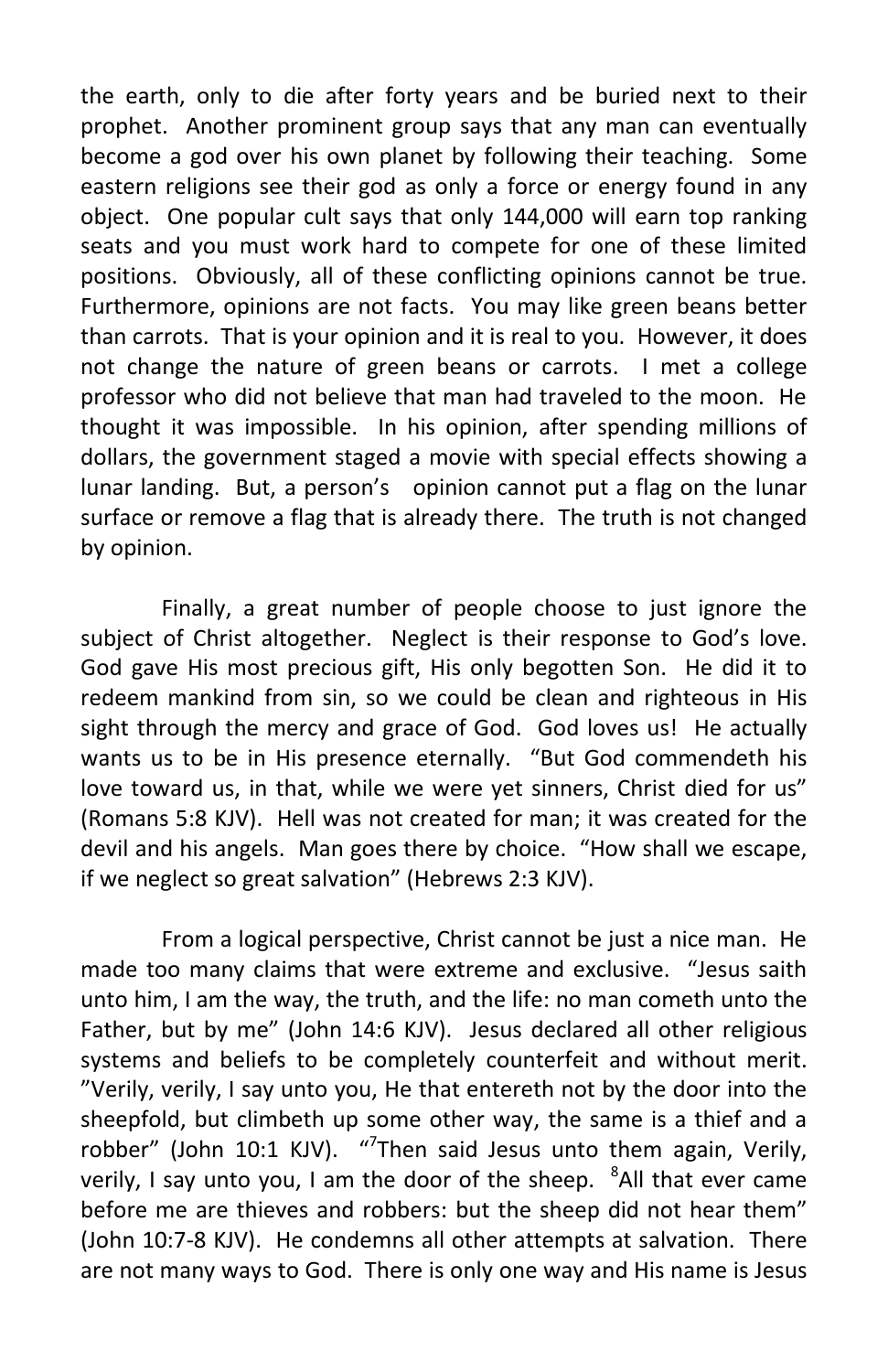Christ. "Neither is there salvation in any other: for there is none other name under heaven given among men, whereby we must be saved" (Acts 4:12 KJV). While some critics say that only His disciples made these extreme claims, the historical record indicates that the claims of Christ were extreme enough to result in His crucifixion. The religious leaders accused Him of blasphemy (making Himself equal with God) and they considered His miracles and healings to be sorcery. The choice is really straightforward. We accept Jesus Christ as the only begotten Son of God or reject/ignore God's plan of redemption and hand of mercy.

So, who is the Father of Christ? While it is a simple question, no person can ever find the correct answer in their heart without God's help. Jesus said, "No man can come to me, except the Father which hath sent me draw him: and I will raise him up at the last day" (John 6:44 KJV). Without the Holy Spirit, we walk in absolute spiritual darkness. We are blinded by Satan and cannot possibly hear God's voice. "But if our gospel be hid, it is hid to them that are lost: In whom the god of this world hath blinded the minds of them which believe not, lest the light of the glorious gospel of Christ, who is the image of God, should shine unto them" (2 Corinthians 4:4 KJV).

If the Spirit of God is speaking to you today, then today is your day of salvation. Second Corinthians 6:2 says that at just the right time, God heard you. If you cry out to God, He will hear you. On the day of salvation, He will help you. He will send the Holy Spirit to guide you and draw you to Him. Certainly, the "right time" is now. Today is the day of salvation! There is no guarantee of tomorrow. Your heart may become hard and your ears deaf to His call. Today, if you are fortunate enough to hear His voice, I urge you to say yes to Christ and His love.

Jesus Christ is truly the only begotten Son of God, who came to this earth to fulfill His plan of redemption from the foundation of the world. He "<sup>7</sup>made himself of no reputation, and took upon him the form of a servant, and was made in the likeness of men: <sup>8</sup>And being found in fashion as a man, he humbled himself, and became obedient unto death, even the death of the cross. <sup>9</sup>Wherefore God also hath highly exalted him, and given him a name which is above every name:  $10$ That at the name of Jesus every knee should bow, of things in heaven, and things in earth, and things under the earth;  $11$ And that every tongue